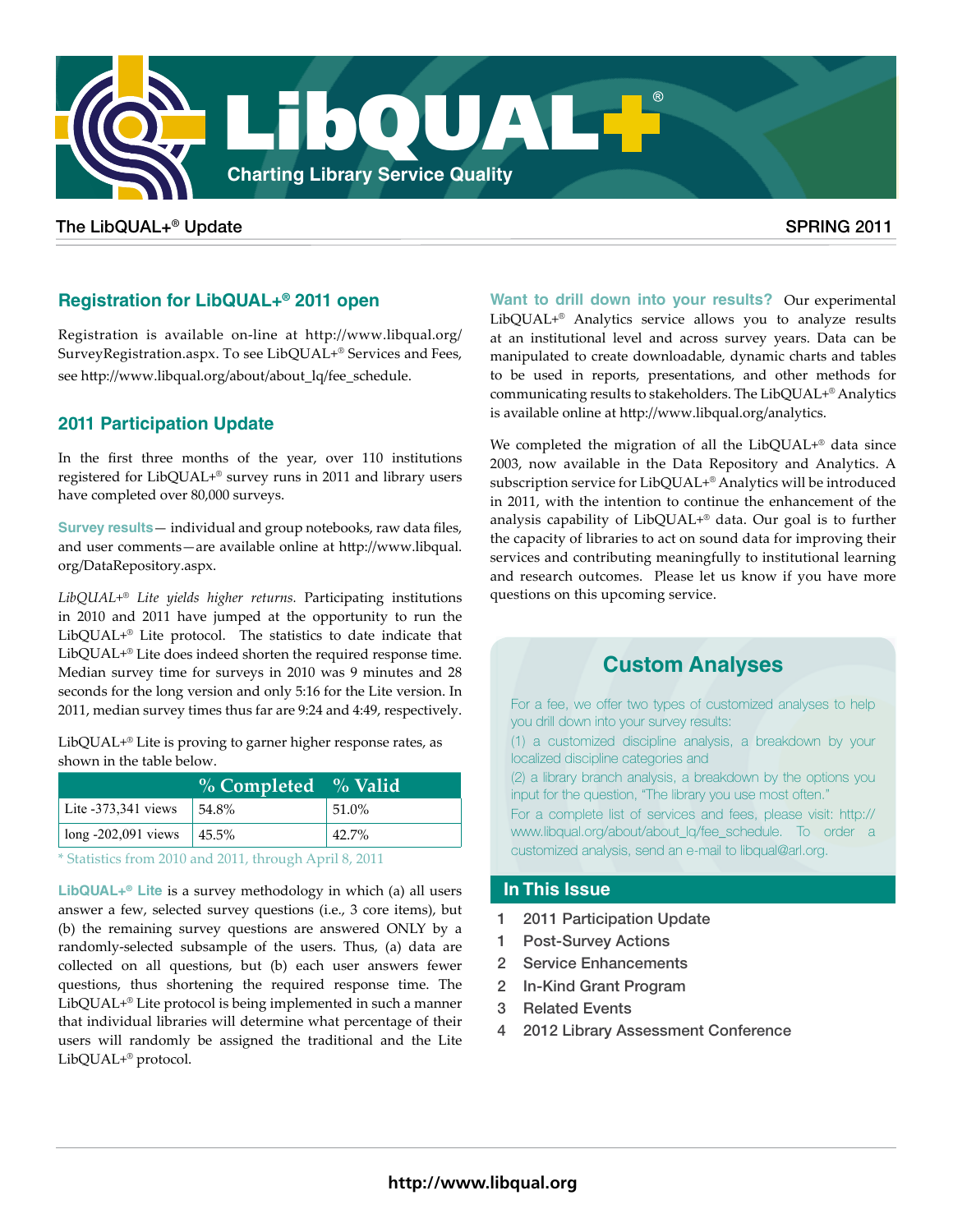# **Service Enhancements**

2010 marked the beginning of a phase of significant improvements to the LibQUAL+® service. So far, these enhancements have included:

- A new and improved Web site
- LibQUAL+® Lite
- A new fee structure that rewards periodic participation with discounted prices
- Membership subscription fee for LibQUAL+® Analytics and over 2,000 reports
- ARL Custom Survey Solutions

[For more details on service enhancements please visit http://](http://www.libqual.org/about/enhancements) [www.libqual.org/about/enhancements.](http://www.libqual.org/about/enhancements)

# **[BOOTH #2162 At ALA](http://www.libqual.org/events/1261)**

**[From June 24-27 in New Orleans, LA, we will have](http://www.libqual.org/events/1261)  [the LibQUAL+® booth open at the Ernest N. Morial](http://www.libqual.org/events/1261)  [Convention Center. Current and past participants](http://www.libqual.org/events/1261)  [are encouraged to tend the booth alongside the](http://www.libqual.org/events/1261)  [LibQUAL+® Team!](http://www.libqual.org/events/1261)**

**<http://www.libqual.org/events/1261>**

# [We Value Your Feedback!](http://libqual.org/MemberHome)

**[Please fill out your Post Hoc & Evaluation](http://libqual.org/MemberHome)  [Questionnaires once you close your survey.](http://libqual.org/MemberHome)  [We use this information to gain insight on how](http://libqual.org/MemberHome)  [to better serve you. The questionnaires are](http://libqual.org/MemberHome)  [available AFTER you close your survey in the](http://libqual.org/MemberHome)  [Survey Management Area](http://libqual.org/MemberHome)** 

**[http://www.libqual.org/MemberHome](http://libqual.org/MemberHome)**

# **Translate Optional Questions**

We have a bank of more than 120 optional questions in English that can be added to your LibQUAL+® survey. We invite you to submit translations of those optional questions for your LibQUAL+® language. Please write libqual@arl.org to obtain a list of the optional questions.

# **2012 In-Kind Grant**

### **Deadline: June 17 and December 16, 2011**

We are inviting applications for In-Kind Grants for 2012. Please visit http://www.arl.org/news/pr/LibQUALgrant7april11.shtml to review our original press release. There are more details on the program and past winners on the LibQUAL+® site at [http://www.](http://www.libqual.org/about/about_lq/in_kind_grant) [libqual.org/about/about\\_lq/in\\_kind\\_grant](http://www.libqual.org/about/about_lq/in_kind_grant).

# **See how institutions share their findings**

[Simon Fraser University](http://www.lib.sfu.ca/about/reports/user-survey-results-2010
) published a series of PDF documents on their Web site, including the survey itself, their Results Notebook, and a summary report of their methodology, results, analysis of comments, and action items.

http://www.lib.sfu.ca/about/reports/user-survey-results-2010

[The University of Toronto](http://twitter.com/uoftlibraries/status/53209493554741248) tweeted a link to a Web report of their 2010 survey run, complete with graphics, text, and a detailed action plan.



http://twitter.com/uoftlibraries/status/5320949355474124[8](http://twitter.com/uoftlibraries/status/53209493554741248)

**OPAL** [Organizational Performance Assessment for Libraries—is](http://www.arl.org/stats/initiatives/opal/)  [a new consulting service offered in 2011 through the Association](http://www.arl.org/stats/initiatives/opal/)  [of Research Libraries \(ARL\) to help academic libraries effectively](http://www.arl.org/stats/initiatives/opal/) [integrate strategy, planning, and assessment within the institution](http://www.arl.org/stats/initiatives/opal/)  [so that ultimately the library is well prepared to demonstrate](http://www.arl.org/stats/initiatives/opal/)  [its value in advancing the organization. OPAL can guide the](http://www.arl.org/stats/initiatives/opal/)  [library to establish effective strategies aligned with its university](http://www.arl.org/stats/initiatives/opal/) [mission and vision, to monitor and document progress toward](http://www.arl.org/stats/initiatives/opal/) [plans and goals, and to provide stakeholders with a persuasive](http://www.arl.org/stats/initiatives/opal/) [and easily understandable summary of the library's role in the](http://www.arl.org/stats/initiatives/opal/) [academy. OPAL can focus the library on strategic decision](http://www.arl.org/stats/initiatives/opal/)[making and on collecting, analyzing, and presenting information](http://www.arl.org/stats/initiatives/opal/)  [that demonstrates the library's impact, outcomes, and value.](http://www.arl.org/stats/initiatives/opal/)

OPAL is the successor to, and builds upon, the Effective, Sustainable, and Practical Assessment (ESP) initiative developed by ARL Visiting Program Officers Jim Self (Director of Management Information Services, U. of Virginia Library) and Steve Hiller (Director of Planning and Assessment, U. of Washington Libraries), working with Martha Kyrillidou (ARL Senior Director of Statistics and Service Quality Programs). ESP has supported consultations with 42 libraries since 2005/06. For more information on ESP, see: http://www.arl.org/stats/initiatives/esp/. In 2011, Raynna Bowlby (Associate, Library Management Consulting and Adjunct Faculty, Simmons College Graduate School of Library & Information Science) will join the ARL team and augment the capabilities of these experienced ESP consultants with additional expertise in consulting, training, and organizational development.

The cost for participation is \$5,000 plus travel expenses for two project leaders. Libraries interested in participating should contact Martha Kyrillidou at martha@arl.org. For more information about OPAL, see: http://www.arl.org/stats/initiatives/opal/.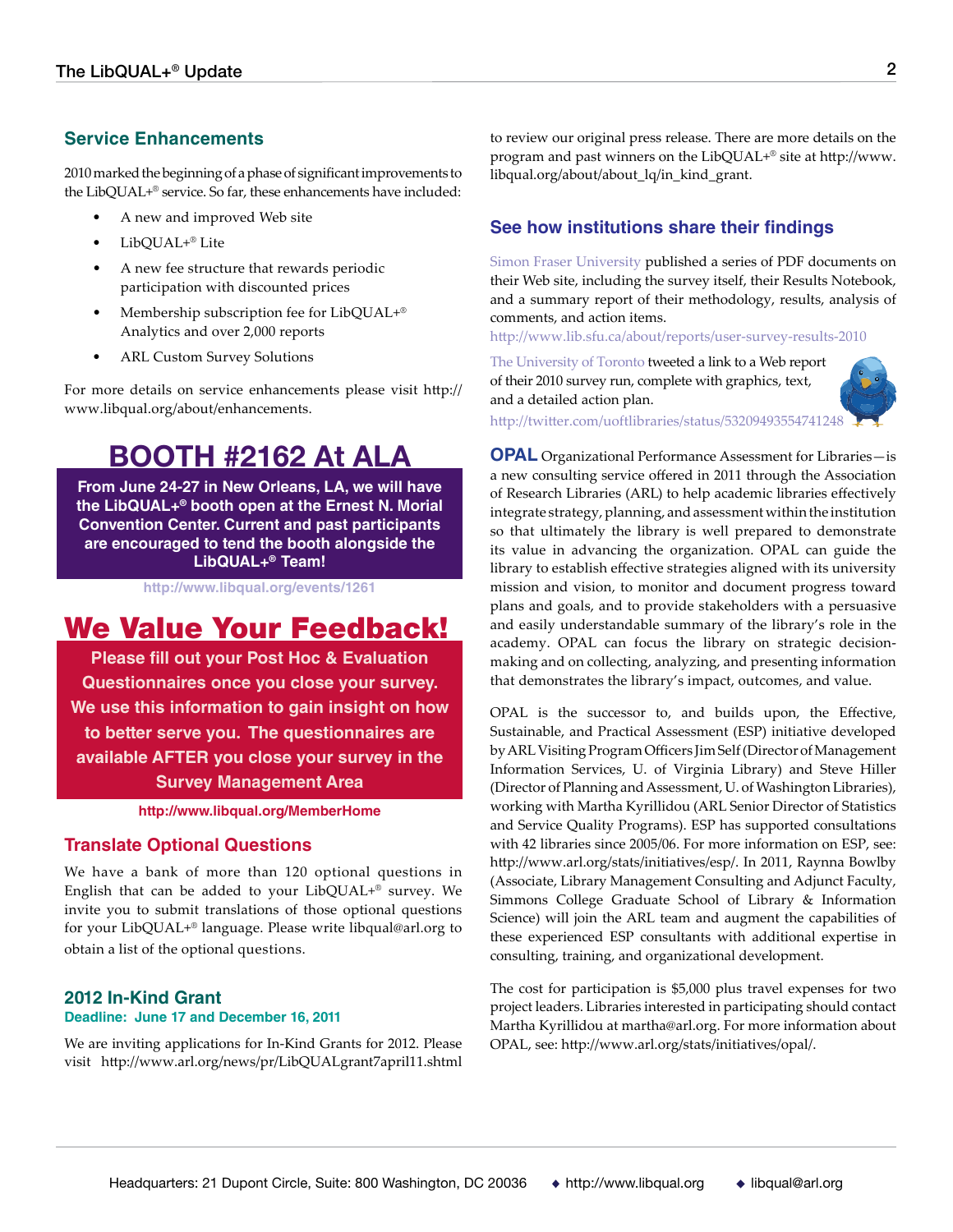#### **[Richard Stockton College of New Jersey](http://www.goeshow.com/acrl/national/2011/client_uploads/handouts/ACRL%20Handout%20final.pdf.)**



Richard Stockton College Linden image / information from Bruce Ross Associates Inc. 160908

Jianrong Wang and Carolyn Gutierrez, LibQUAL+® coordinators **Assessment Data Carolination** [Register Here](http://www.libqual.org/events/1219) at Richard Stockton College of New Jersey, presented a poster at the recent ACRL conference in Philadelphia detailing how they initiated an assessment plan using their LibQUAL+® results. You can see their poster handout at [http://www.goeshow.com/acrl/](http://www.goeshow.com/acrl/national/2011/client_uploads/handouts/ACRL%20Handout%20final.pdf) [national/2011/client\\_uploads/handouts/ACRL%20Handout%20](http://www.goeshow.com/acrl/national/2011/client_uploads/handouts/ACRL%20Handout%20final.pdf) [final.pdf.](http://www.goeshow.com/acrl/national/2011/client_uploads/handouts/ACRL%20Handout%20final.pdf)

"The administration was very impressed that the librarians, who have no particular expertise in this, formed, without prodding from above, an assessment committee that looked at our LibQUAL results from 2005 and 2008 and analyzed it in great depth," she said. They presented their report to the council of deans, the provost, and the president.

"We were able to extract things that we wouldn't have been able to just by complaining," Gutierrez said.

She cited money for new carpeting and better lighting, as well as the reclamation of study rooms that had been overtaken by faculty offices.

"The data from the assessment helped make the argument in a way that they are much more receptive to than if we had just said 'Look, we need this,'" she said. "And also it helped that they were impressed with us for doing this."

Source: [http://www.libraryjournal.com/lj/home/890034-264/](http://www.libraryjournal.com/lj/home/890034-264/acrl_2011_programs_stress_outcomes.html.csp) [acrl\\_2011\\_programs\\_stress\\_outcomes.html.csp](http://www.libraryjournal.com/lj/home/890034-264/acrl_2011_programs_stress_outcomes.html.csp)

# **[Events](http://www.libqual.org/events)**

#### **[3rd QQML 2011 International Conference](http://www.isast.org/qqml2011.html)**

May 24-27, 10:00 a.m.–1:00 p.m. Athens, Greece http://www.isast.org/qqml2011.html

#### **[LibQUAL+® Share Fair](https://www.libqual.org/events/1257)**

June 27, 8:30 a.m.–10:30 a.m. New Orleans, LA

[Register Here](https://www.formstack.com/forms/?1059529-Mb7X1n4CJq)

LibQUAL+® will host the 2011 Share Fair in conjunction with the ALA Annual Conference in New Orleans, LA. http://www.libqual.org/events/1257

#### **[Basic Skills for Analyzing Library Service Quality](https://www.libqual.org/events/1219) [Assessment Data](https://www.libqual.org/events/1219)**

June 27, 12:00 noon–5:00p.m. New Orleans,

This workshop will provide basic skills for the quantitative analysis (both statistical and graphical) of library service quality assessment data. Participants are encouraged to bring their own laptops with the IBM SPSS application. https://www.libqual.org/events/1219

#### **[METS Workshop: The Basics and Beyond](https://www.libqual.org/events/1258)**

June 27-July 1 New Orleans, LA

[Register Here](http://www.arl.org/stats/statsevents/METS-workshop.shtml)

The Association of Research Libraries (ARL) Statistics and Assessment Program and the Digital Library Federation, a program of the Council on Library and Information Resources, are offering a third, five-day METS Workshop: The Basics and Beyond to be held with Nancy J. Hoebelheinrich of the METS Editorial Board. This workshop is aimed at people who work in digital and physical libraries and would like to gain knowledge and skills for organizing the many and disparate component parts of individual digital resources.

#### **[LibQUAL+® Exchange of Experience](http://www.libqual.org/events/1259)**

August 22 at Northumbria

The event will feature opportunities to share experiences and discuss how results are used. In addition, the LibQUAL+® team will discuss the new LibQUAL+® Lite protocol and recent international initiatives.

http://www.libqual.org/events/1259

### **[9th Northumbria International Conference on](http://www.york.ac.uk/conferences/northumbria)  [Performance Measurement in Libraries and](http://www.york.ac.uk/conferences/northumbria)  [Information Service](http://www.york.ac.uk/conferences/northumbria)**

August 22-25 University of York, UK